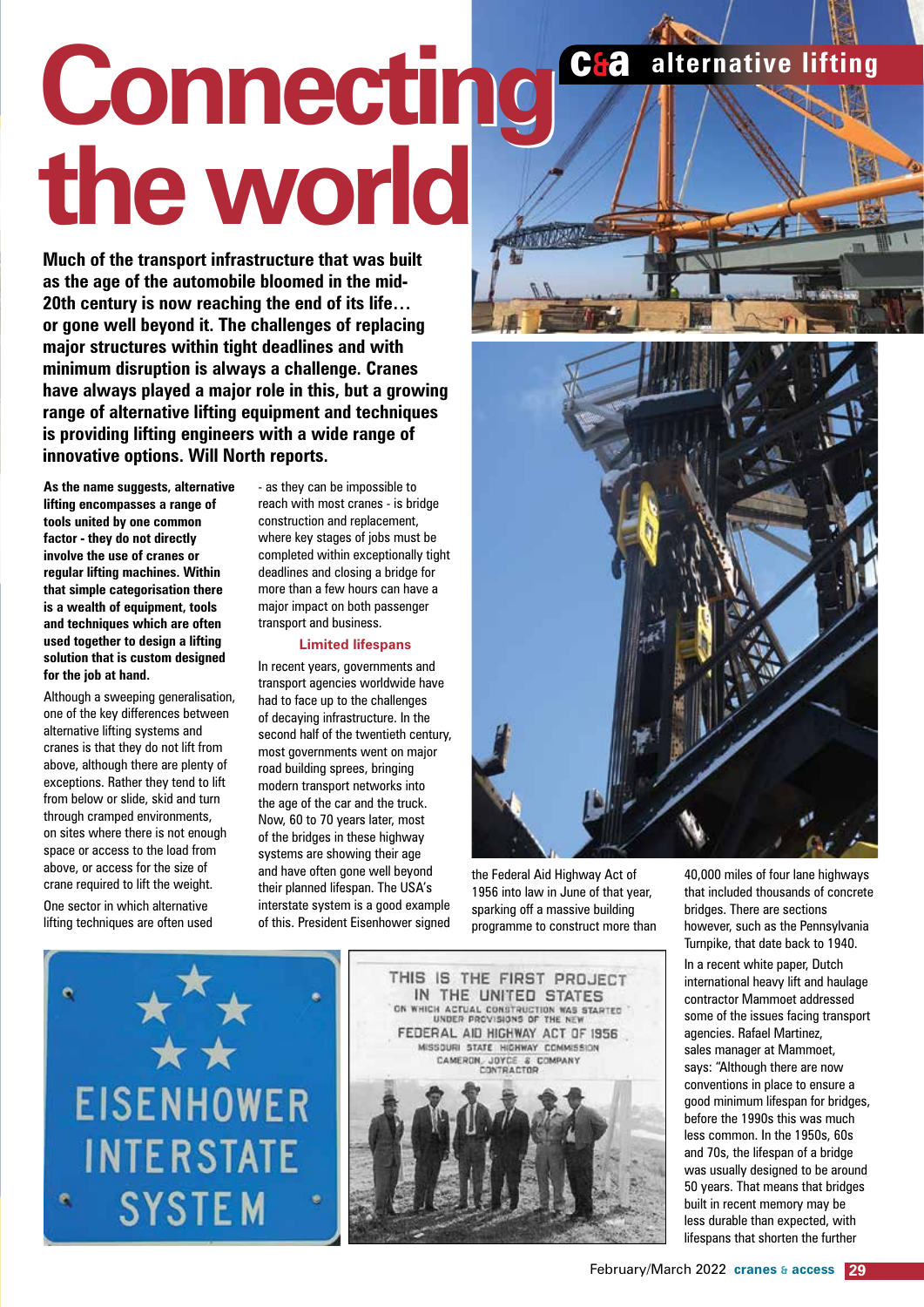back in time we go. The method of construction can vary markedly between bridges of different ages and localities, which means there is no 'one size fits all' solution to removing them."

#### **Overnight installation**

On many of larger bridge construction projects, it is becoming increasingly routine to build the entire structure - or substantial portions of it - off site and then, over the space of a few hours, complete the installation with the aid of barges or SPMTs (Self Propelled Modular Transporters). Jacking systems such as the Mega Jack range - developed by ALE, which is now part of Mammoet - often play a starring role in these jobs.

Systems like this use hydraulic jacks together with modular steel box blocking. The boxes interlock with each other to build a structurally stable support tower. The hydraulic jacks raise the load just enough to slide in another box to raise the tower height. With each stroke, the tower gets a little higher or visa versa when lowering.



This is an incredibly versatile approach. The original system, developed at ALE, could lift up to 5,200 tonnes per tower which allowed it to be used in offshore fabrication yards. Offshore rigs could be constructed in modules weighing many tens of thousands of tonnes and then stacked one on

*The jacked up Loenersloot bridge moves into position*



*SPMTs, Mega Jacks and barge on the Danube in Linz*



top of another using the Mega Jack system.

Later versions focused on more modest 'everyday' capacities. The latest version is the Mega Jack 800 which lifts up to 800 tonnes per tower. The system was first deployed on a multi-phase project to replace the Loenersloot Railway Bridge in The Netherlands in 2014 working alongside SPMTs, strand jacks, large All Terrain cranes and a heavy skidding system.

Mammoet used the Mega Jack system very effectively last Spring on a project to install 8,400 tonne bridge sections for a replacement road and rail bridge over the Danube, in Linz Austria (See C&A issue 23.2, page 17). In October, Mammoet added 10 more Mega Jack 800 towers to its fleet.

#### **Crossing the Seine**

Mammoet is by no means alone in using this type of equipment for bridge work. Most recently, Belgian international crane and heavy lift company Sarens was called on to

install the two bridge spans for the new Seibert Bridge over the river Seine between the Île Seguin (the island between the western Paris suburbs of Boulogne Billancourt and Sevres) and Meudon in France.

The new bridge has an overall length of 150 metres made up of a 100 metre span over the Seine, plus a 50 metre span over a road on the Meudon side of the river. It replaces one dating back to 1931, one of several bridges onto the island built to serve a Renault factory which was built on the Île Seguin in the early 1930s. The factory closed in 1992 and was demolished between 2004 and 2005. The old bridge was closed to traffic in 2017 and removed by Sarens using a barge and jacking method in 2019.

The 100 metre span of the new structure weighed around 2,240 tonnes and was constructed out of 125 smaller sections. These were fabricated off site and delivered to the Île Seguin where the bridge assembly took place last summer.

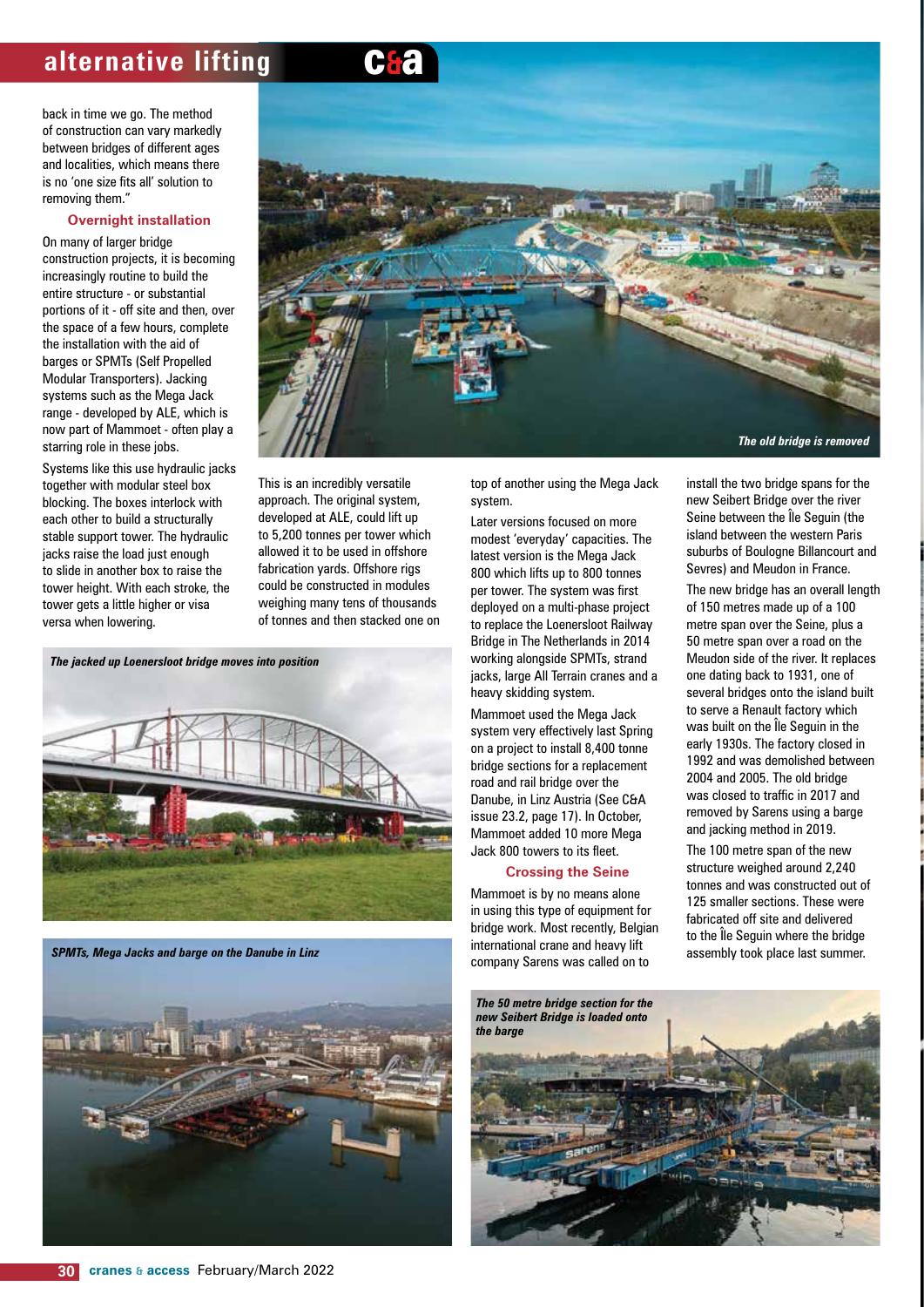

Project engineer Tomas Spinnoy said: "The bridges were preassembled on the island 10 metres above the water level of the Seine. The distance between the barge and quayside was approximately 15 metres, requiring the building of a complex structure to transport these bridge parts into their final position on the barge."

The size of barge required to transport the bridge would have been too wide to navigate the Seine. So, a twin barge - the Karel-Victor travelled to site as individual units and was reconnected at the job site.

With the barge in place, massive beams were installed on the barge, blocked up to match the 10 metre height of the quay, to create a





bridge from the quay to the barge and span the 15 metre gap, while extending the effective barge width. The assembled bridge spans were then able to be transferred aboard. This required the carefully choreographed use of 84 axle lines of SPMTs along with the jacking towers, to manoeuvre the spans onto the barge, float them out and then position them. The new bridge is due to open to traffic this summer. *See the video https://www.youtube.com/ watch?v=tU7ysT7lXyc*

#### **Political stalemates**

But not every bridge job is on anything like this scale. For road users it doesn't really matter how far a bridge spans, whether it crosses a 10 metre canal in an industrial suburb or is part of a long causeway covering several miles - if it is the only way to get where you want its closure is a problem. There are thousands and thousands of these smaller bridges that need major repairs or replacement. This has become an issue of increasing importance in recent

years, particularly in the US. As this article was being written, the Forbes Avenue Bridge in Pittsburgh, Pennsylvania collapsed, taking a bus and a number of cars with it. Thankfully, the traffic was unusually quiet for the time of day, however, 10 people were injured, but at least no one lost their life.

For those who follow the US infrastructure sector, the incident will have sparked a degree of déjà vu. In 2007, a bridge collapsed in Minneapolis and ignited a renewed focus on the need for bridge repairs, inspections or replacement. But unlike Eisenhower in the 1950s, several US presidents have struggled to get the necessary funding through congress and the Senate. President's Bush, Obama and Trump all failed to make any real dent in the problem. Where there was investment, it was made at a state and local level.

The Pittsburgh collapse occurred a few days before president Biden was due to visit the area. Unlike his three predecessors, and during a period of intense polarisation in US politics, he had helped steer a bipartisan infrastructure bill through both houses of congress. That may reflect his negotiation skills or a wider willingness among US politicians to take the issue seriously and compromise on key issues. More likely it shows just how desperate the problem has become.

Fixing the US' transport infrastructure will be a generational project. The new funding, properly known as the Infrastructure Investment and Jobs Act, promises \$350 billion for highway improvements over the next five years. Bridges will be a key part of that investment.

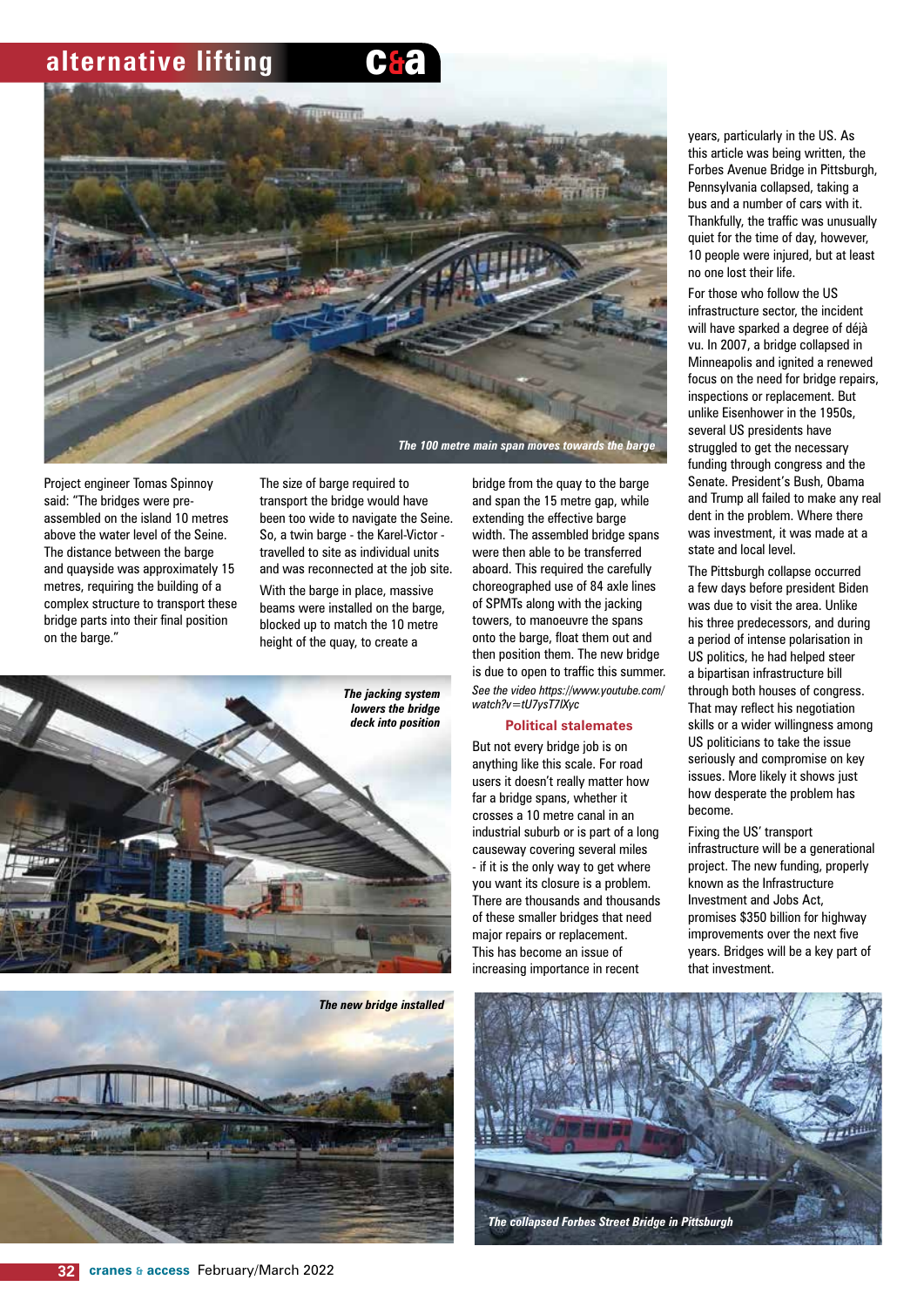

#### **A new approach**

While the scale of the work needed around the world is vast, the range of lifting equipment and techniques available has never been better and continues to develop. While 800 tonne jacking towers combined with SPMTs are more than capable of moving a whole bridge, a recent technique - developed by US specialists Engineered Rigging - allows a bridge to be safely removed with little more equipment than can be carried in the back of a van.

The first job using Engineered Rigging's new technique took place

in New Jersey in January. The company had been commissioned by a demolition contractor to find a way to remove the central span of the old Wittpenn lift bridge. Completed in 1930 it takes the busy Route 7 over the Hackensack river, connecting Kearny and Jersey City. Every day more than 50,000 vehicles crossed over it, including 2,000 trucks.

The Wittpenn now sits between two other bridges - its replacement road bridge which opened last year and another old lift bridge which carries a live rail track. Lifting, or more accurately lowering



# Safety above all

### **Safety | Uptime | Reliability**

That's what Brontos are known for. Our range of access solutions keep you geared up for completing your job on time and getting home safely.

brontoskylift.com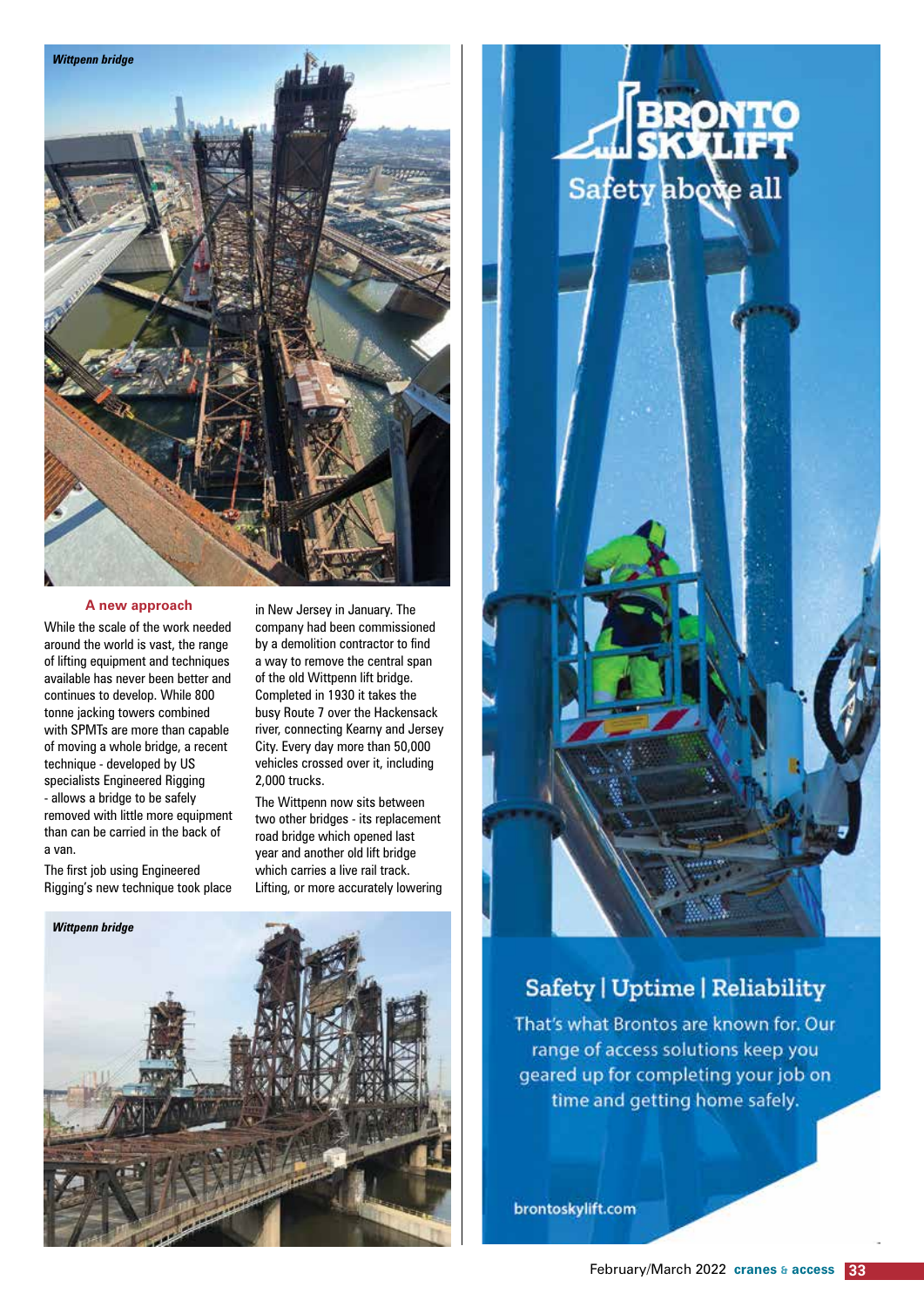



the central span, needed to take place within a single eight hour window. While the Wittpenn's location proved a challenge, its design offered a creative thinking professional engineer Christopher Cox, co-founder of Engineered Rigging, an opportunity.

As a vertical lift bridge, the Wittpenn central section (the lift span) connects to two steel



girder towers, topped by large sheaves over which lifting and lowering cables pass. One end of the steel cables is attached to the lift span structure, while the other is attached to the counterweights which weigh around 450 tonnes each and run within the towers. As the counterweights are lowered the lift span is raised, allowing ships to pass underneath.

> Cox's approach was to work with the bridge, using its structure along with 200 tonne Enerpac strand jacks to lower the span to the water. An inspection determined that parts of the bridge structure had decayed over the

years to a level that presented some risks. Engineered Rigging calculated a series of reinforcements and new attachment points, manufacturing around 180 tonnes of fabrications and components at its shop in Russellville, Arkansas.

The first job was to disconnect and lower the counterweights to the deck at the base of the towers. The strand jacks were mounted under the bridge lift towers using 'dog bone' mounts, designed at the Arkansas shop. The ropes from the strand jacks were temporarily clamped to the lift bridge cables, which run from the central lift span, up and over the sheaves at the top of the tower, to the counterweights. The strand jack ropes and bridge cables were secured using a purpose-built connection. The bridge lift cables were then detached from the central lift span, transferring the counterweight load to the jack ropes.

Lowering the counterweights took just under five hours to complete, using the SCC (Smart Cylinder Control) system. The demolition crew then broke these up and carried away the resulting 900 tonnes of concrete rubble.

Meanwhile, Cox and the Engineered Rigging team got to work on the almost 900 tonne central lift span structure. In order to ensure its integrity during the lift, beams and lifting points were clamped to the lift span and some decayed joints were reinforced. The strand jacks used on the bridge counterweights were repositioned to connect to these beams, where they would be used as static rigging. A further eight strand jacks were attached to the tower spans, and over the lift tower sheaves to connect with those now on the central lift span, using Engineered Rigging's connection system.

The team tested the new connection points and deck integrity, by applying 900 tons (around 820 tonnes) of test loading. The ends of the lift span, which rest on the abutments when the deck is in its lowered position, were removed, reducing the overall weight of the remaining span to around 600 tonnes. With the span supported on the strand jacks and clear of the tower foundations, the new set of jacks on the tower spans were used to lower the span slowly to the barge below and carried away, all within the short shutdown window allowed.

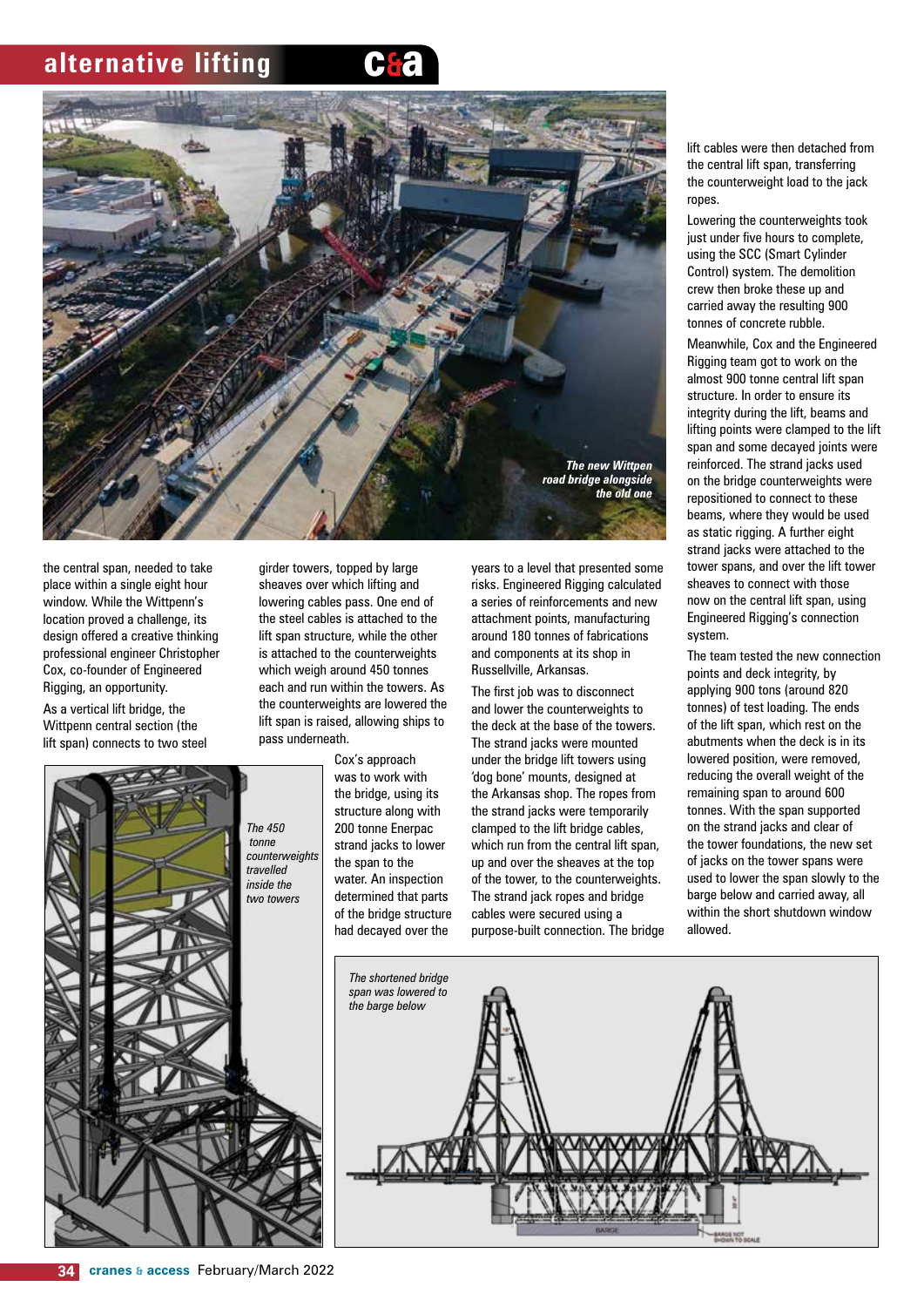



For equipment and engineering experts like Cox and Engineered Rigging, jobs like this are no longer 'one offs'. Bridges of this size are a vital part of the road network between major cities, and all require maintenance, repair or replacement. I asked Cox how many projects they hope might be suitable for this technique. He laughed and said: "About 3,000."



*If you are not familiar with them, strand jacks use hydraulic jacks and rope clamps to pull or let out multiple strands of wire rope. A strand jack - in most operations - remains stationary relative to the load and pulls the rope through itself, moving the load attached to the ropes. Multiple strand jacks can be used together, to lift hundreds or thousands of tonnes. Strand jacks can be positioned using nothing more than a pick & carry industrial crane.*

**Reaching further**

Techniques like that developed by Cox at Engineered Rigging are likely to play a significant role across the USA and further afield. But as we have already said there are plenty of projects that are much larger and require an entirely different approach.

This was the case on the replacement of the Gerald Desmond Bridge in California, which was opened in 1968, replacing a pontoon bridge built by the US Navy during World War II. It connects Long Beach with Terminal Island, where the Port of Los Angeles and Port of Long Beach both have facilities, The arch bridge is a vital part of the US economy with the bridge owners estimating that 15 percent of all imported sea cargo in the country crosses it by truck.

Increasingly large concrete chunks were falling from the bridge, which was built in 1968, highlighting the need for its replacement. It was also too low to allow the latest generation of container ships to pass below. The bridge has been replaced by a modern cable stayed bridge, the second longest in the country and the only one in the Los Angeles metropolitan area.

F&M Mafco provided four derrick cranes to install the bridge decking. As with most derricks, the cranes comprise of a number of relatively lightweight elements, designed to be easily transported and assembled on site. They offer a good ratio of lifting power to weight, as they are anchored to the structure through a sub frame. There is a long history of their use in bridge building - they can travel along the bridge deck as



*The replacement bridge concept alongside the old bridge*